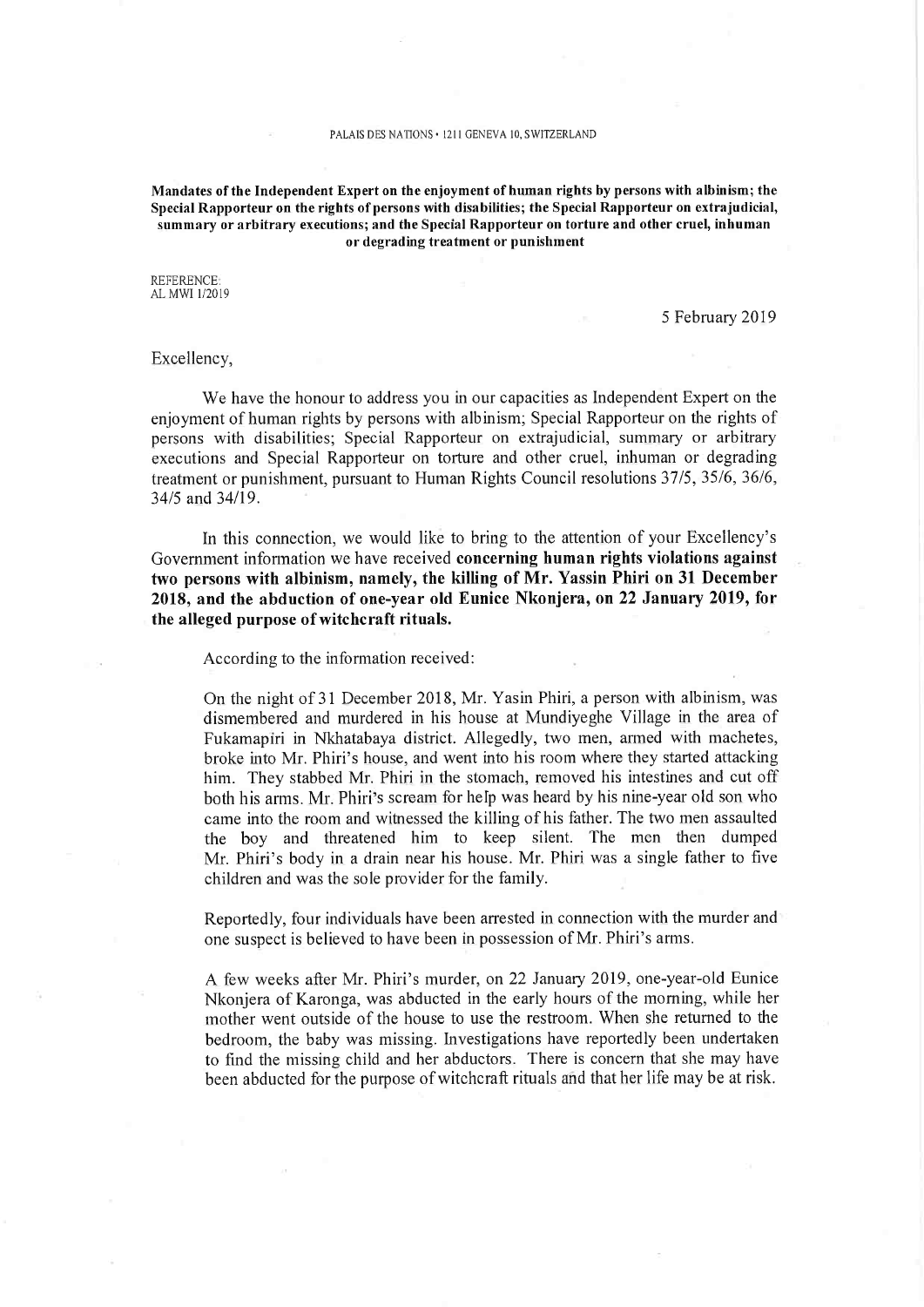Grave concern is expressed over the killing of Mr. Phiri and the abduction and risk to the life of Eunice Nkonjera. Grave concern is equally expressed that these two recent cases are part of a larger disturbing pattern in Malawi where ritual killings and egregious human rights violations of the worst kind are instigated specifically against persons with albinism. This pattern of attacks prompted the Independent Expert on the enjoyment of human rights by persons with albinism to undertake a visit to Malawi in 2016, where she held extensive dialogue with State interlocutors, representatives of the United Nations, civil society organizations and persons with albinism in various regions of the country. To date, Malawi has witnessed a spate of killings and attacks against persons with albinism numbering around 150 since 2014. These are the reported cases alone. The frequent role played by family members as perpetrators in these crimes means that cases are offen not reported.

Grave concern is also expressed that the impending national elections in Malawi, scheduled for May 2019, may exacerbate the situation. Election periods, particularly in some countries in Sub-Saharan Africa, can be a dangerous time for persons with albinism as this is when killings and the risk of attacks against persons with albinism often spike. This is due to false beliefs that the body parts of persons with albinism can bring good luck and political power when used in witchcraft related rituals. As a result, body parts of persons with albinism are often trafficked across borders, to satisfy the demands of socalled witchdoctors and those seeking their services.

We welcome information that efforts are already underway by your Excellency's Government to investigate these two cases. We also welcome the statement made by President Mutharika on 23 January 2019, in which he condemned violence against persons with albinism and directed all security forces to provide protection for them.

However, we remain seriously concerned about these continuous attacks and killings in spite of the many efforts that have been taken to raise awareness of the plight of persons with albinism in-Malawi and in the region. Serious concems are also expressed at the reported backlog of cases of human rights violations and crimes against persons with albinism, as to date, there have been only very few prosecution against perpetrators concerning these cases, particularly those with more serious criminal charges. This has led to an impression of impunity which could potentially fuel further human rights violations.

We are also concerned at reports that there are inadequate security and law enforcement personnel in place to protect persons with albinism where they reside, further exacerbating the fear and threats they are currently experiencing. We are further concerned about the impact of the situation on the physical and mental integrity of persons with albinism in Malawi. The above cases and ongoing risks faced by persons with albinism are strongly suggestive of ongoing de-prioritization of the experiences and suffering of persons with albinism, and strongly indicate that urgent concrete and effective measures are needed to address the situation in Malawi.

2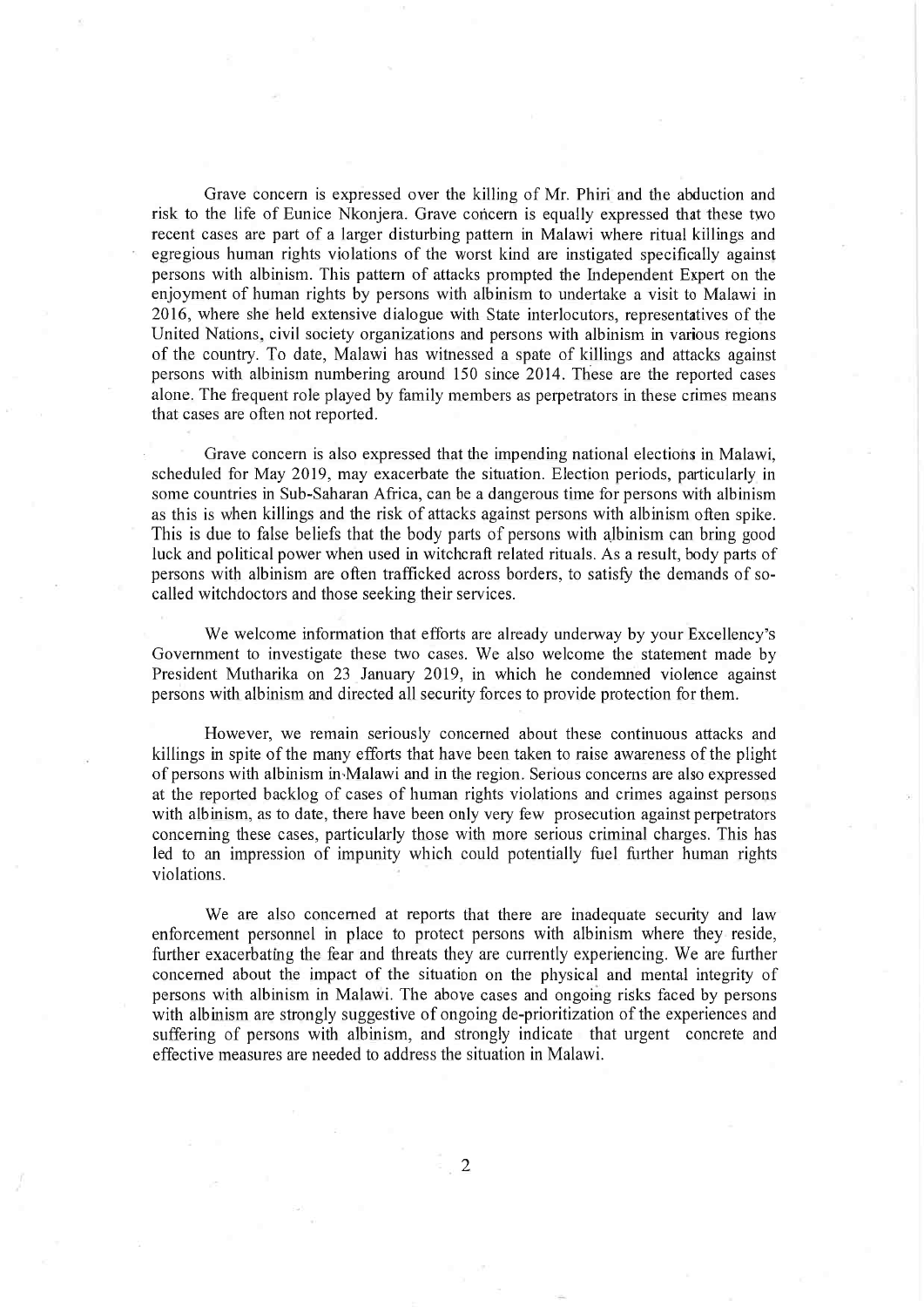While we do not wish to prejudge the accuracy of these facts, we would like to draw the attention of your Excellency's Government to the relevant international norms and standards that are applicable to the issues described above. Please refer to the Annex attached to this letter which cites international human riglits instruments and standards relevant to these allegations.

We urge all necessary and immediate measures be taken to protect persons with albinism as Malawi heads towards the presidential elections in 2019'. We urge the immediate financing and implementation of the measures in the National Action Plan on the prevention and protection of persons with albinism, which inter alia, addresses the root causes of attacks on persons with albinism, and calls for nationwide awarenessraising campaigns, strengthened investigations and prosecutions, and protection and assistance for victims.

Finally, we wish to reiterate the findings and recommendations made in the report of the Indeperident Expert on the enjoyment of human rights by persons with albinism on her visit to Malawi in 2016 (A/HRC/34/59/Add.1) and to request that your Excellency's government provide us with inforination on the actions taken to implement these recommendations to date.

In connection with the above alleged facts and concerns, please refer to the **Annex** on Reference to international human rights law attached to this letter which cites international human rights instruments and standards relevant to these allegations.

As it is our responsibility, under the mandates provided to us by the Human Rights Council, to seek to clarify all cases brought to our attention, we would therefore be grateful for your observations on the following matters:

- 1. Please provide additional information and any comment you may have on the above-mentioned allegations.
- 2. Please provide detailed information on, and where available the results of, any investigation, medical and other forensic examinations, and judicial or other inquiries carried out in relation to these cases including efforts made to ensure that perpetrators of the alleged. acts are brought to justice.
- 3. Please provide information on the urgent measures being taken to establish the fate and whereabouts of Ms. Eamice Nkonjera.
- 4. Please provide detailed information and available data on any court cases that have been concluded on human rights violations or crimes against persons with albinism, to date.
- 5. Please provide information on the law enforcement and judicial mechanisms for international cooperation used in this framework.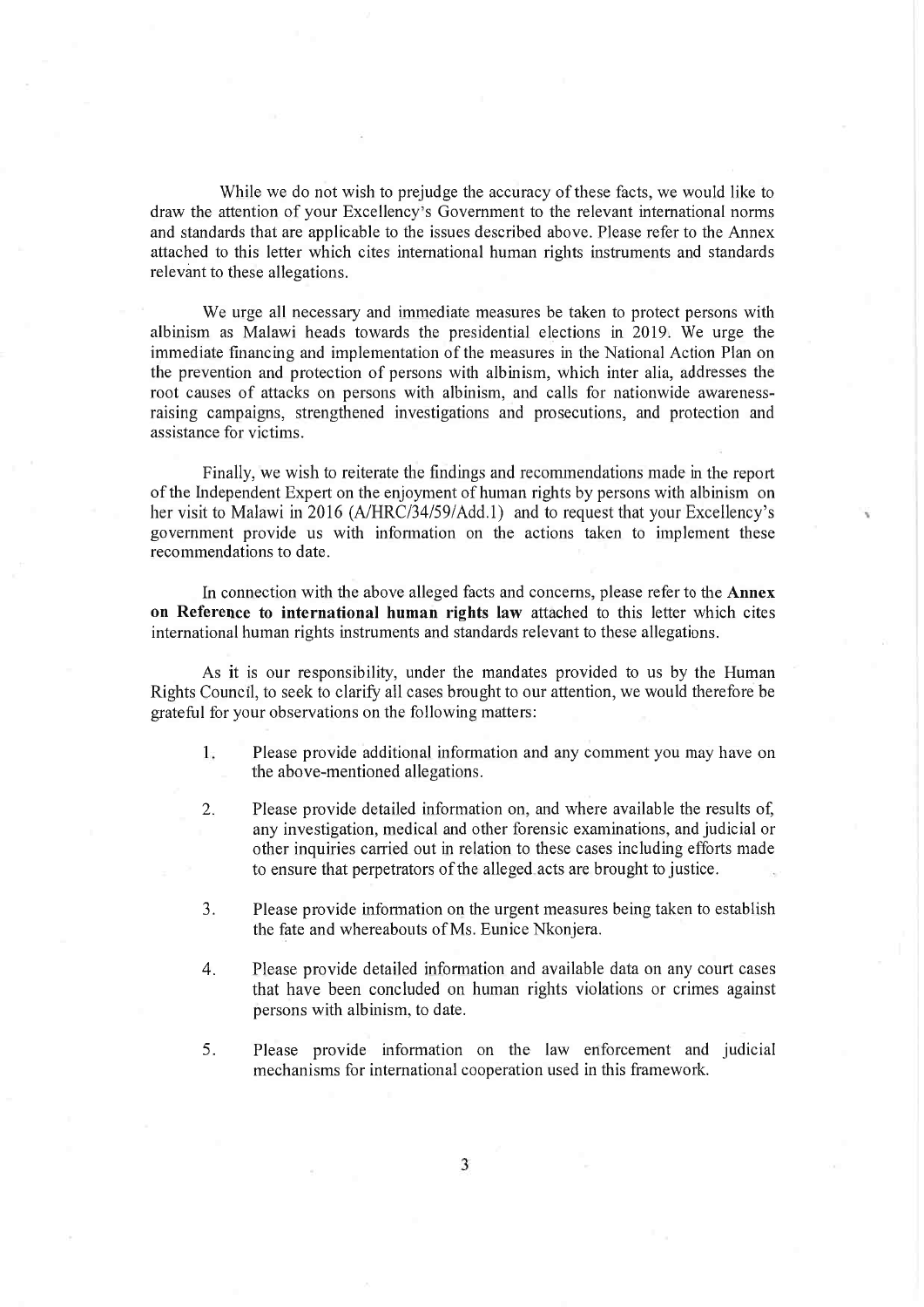- 6. Please provide the full details on comprehensive strategies and protective measures adopted by your Excellency's Government to ensure the physical and mental integrity and security of persons with albinism, particularly in light of the forthcoming elections, to prevent abduction, killing and dismembering of persons with albinism, including awareness raising campaign and education programs, training of professionals dealing with survivors and potential victims.
- 7. Please indicate the status of the implementation of the recommendations, following the visit of the Independent Expert on the enjoyment of human rights by persons with albinism to Malawi.
- 8. Please provide information on what active measures have been taken since the country visit by the Independent Expert on the enjoyment of human rights by persons with albinism to prevent and protect persons with albinism from crimes such as threats, attacks, killings, abductions, possession and trafficking of body parts of persons and grave exhumations for the purpose of stealing bones and/or body parts.
- 9. Please provide information on initiatives to foster international cooperation in the framework of the trafficking of body parts.

This communication and any response received from your Excellency's Government will be made public via the communications reporting website within 60 days. They will also subsequently be made available in the usual report to be presented to the Human Rights Council.

While awaiting a reply, we urge that all necessary interim measures be taken to halt the alleged violations and prevent their re-occurrence and in the event that the investigations support or suggest the allegations to be correct, to ensure the accountability of any person(s) responsible for the alleged violations.

We may publicly express our concerns in the near future as, in our view, the information upon which the press release will be based is sufficiently reliable to indicate a matter warranting immediate attention. We also believe that the wider public should be alerted to the potential implications of the above-mentioned allegations. The press release will indicate that we have been in contact with your Excellency's Government's to clarify the issue in question.

Please accept, Excellency, the assurances of our highest consideration

## Ikponwosa Ero

Independent Expert on the enjoyment of human rights by persons with albinism

## Catalina Devandas-Aguilar

Special Rapporteur on the rights of persons with disabilities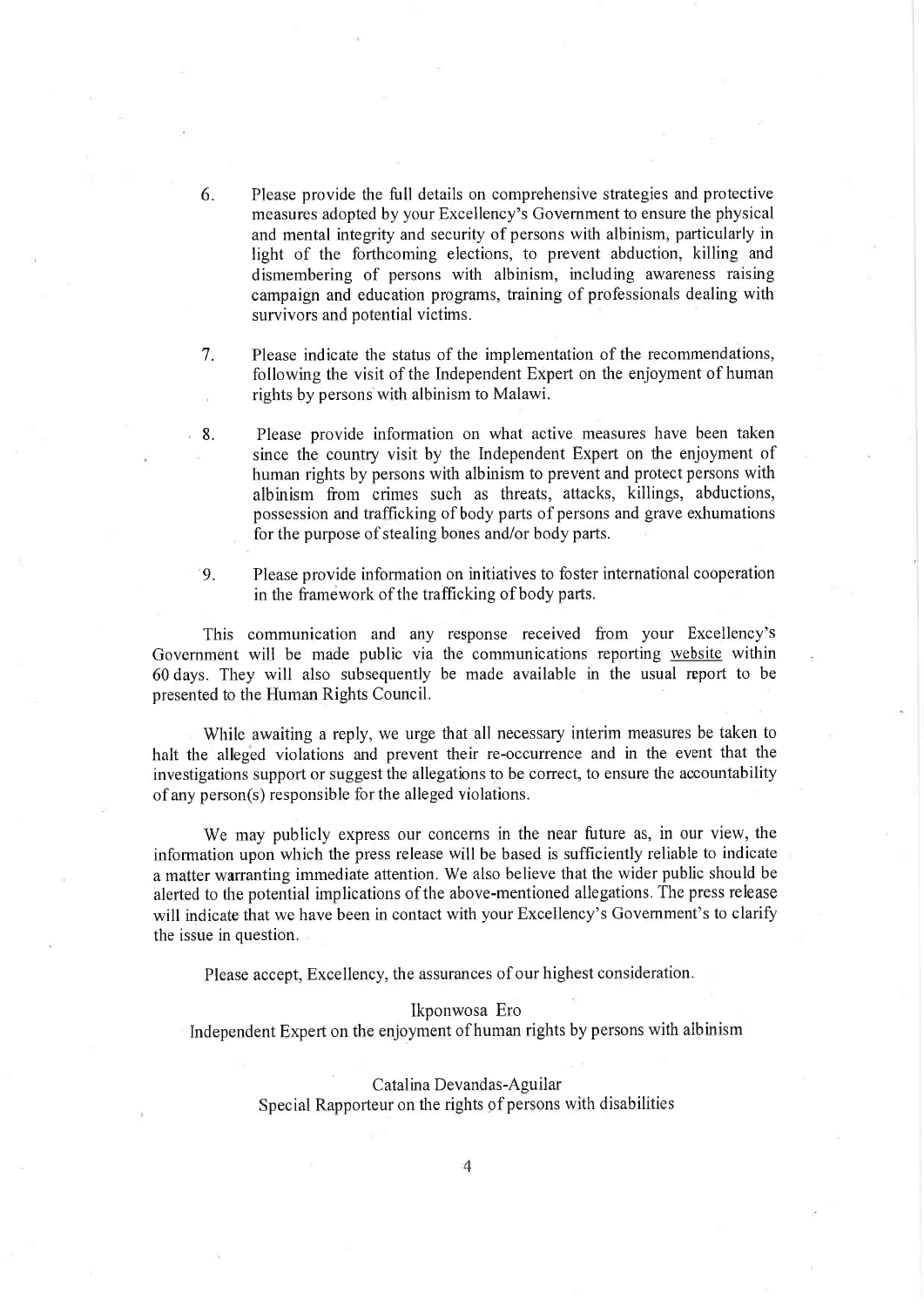Agnes Callam Special Rapporteur on extrajudicial, summary or arbitrary executions

Nils Melz

Special Rapporteur on torture and other cruel, inhuman or degrading treatment or punishm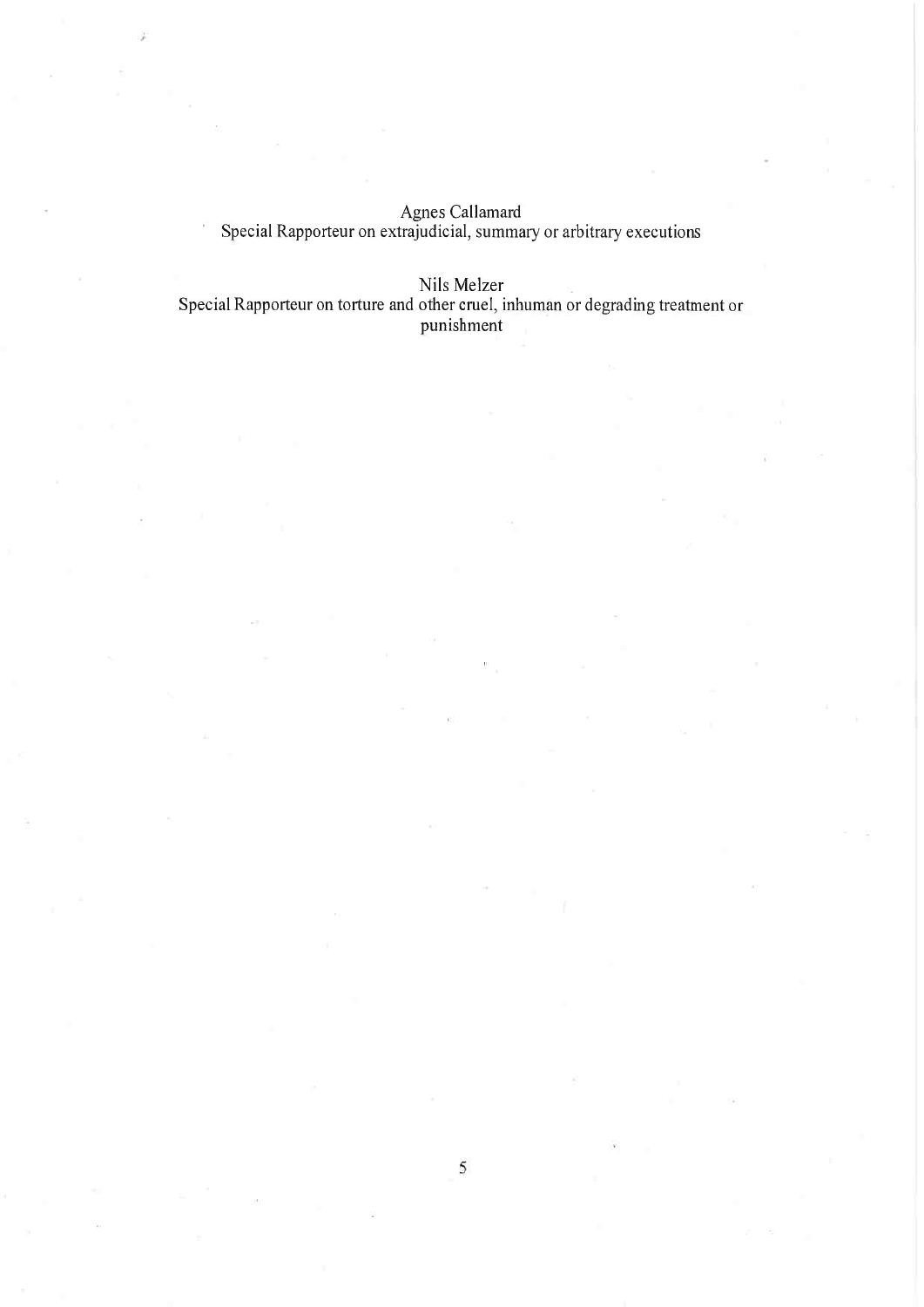## Annex Reference to international human rights law

I wish to draw your Excellency's Government's attention to articles 3 of the Universal Declaration of Human Rights and 6 (1) of the International Covenant on Civil and Political Rights, to which Malawi acceded on 22 December 1993, which guarantee the human right to life and security of person and that no one is to be arbitrarily deprived of the right to life.

We further wish to refer your Excellency's Government to Article 2(3), which states that ..."Each State Party to the present Covenant undertakes (a) To ensure that any person whose rights or freedoms as herein recognized are violated shall have an effective remedy, notwithstanding that the violation has been committed by persons acting in an official capacity; (b) To ensure that any person claiming such a remedy shall have his right thereto determined by competent judicial, administrative or legislative authorities. or by any other competent authority provided for by the legal system of the State, and to develop the possibilities of judicial remedy." At this point it is important to note that the Human Rights Committee in its General Comment number 36 has found that "Given the importance of the right to life, States parties must generally refrain from addressing violations of article 6 merely through administrative or disciplinary measures, and a criminal investigation is normally required, which should lead, if enough incriminating evidence is gathered, to a criminal prosecution. Immunities and amnesties provided to perpetrators of intentional killings and to their superiors, and comparable measures leading to de facto or de jure impunity, are, as a nile, incompatible with the duty to respect and ensure the right to life, and to provide victims with an effective remedy."

General Comment 36 on the right to life further states that the duty to protect the right to life requires States parties to take special measures of protection towards persons in situation of vulnerability whose lives have been placed at particular risk because of specific threats or pre-existing patterns of violence. This includes persons with albinism, among other vulnerable groups. States parties must respond urgently and effectively in order to protect individuals who find themselves under a specific threat, by adopting special measures such as the assignment of around-the-clock police protection, the issuance of protection and restraining orders against potential aggressors and, in exceptional cases, and only with the free and informed consent of the threatened individual, protective custody.

States parties must enact a protective legal framework which includes effective criminal prohibitions on all manifestations of violence or incitement to violence that are likely to result in a deprivation of life, including, inter alia, ritual killings and death threats. The criminal sanctions attached to these crimes must be commensurate with their gravity, while remaining compatible with all provisions of the Covenant.

General Comment 36 further reminds States that the duty to protect life also implies that States parties should take appropriate measures to address the general conditions in society that may give rise to direct threats to life or prevent individuals from enjoying their right to life with dignity. States parties should also develop strategic plans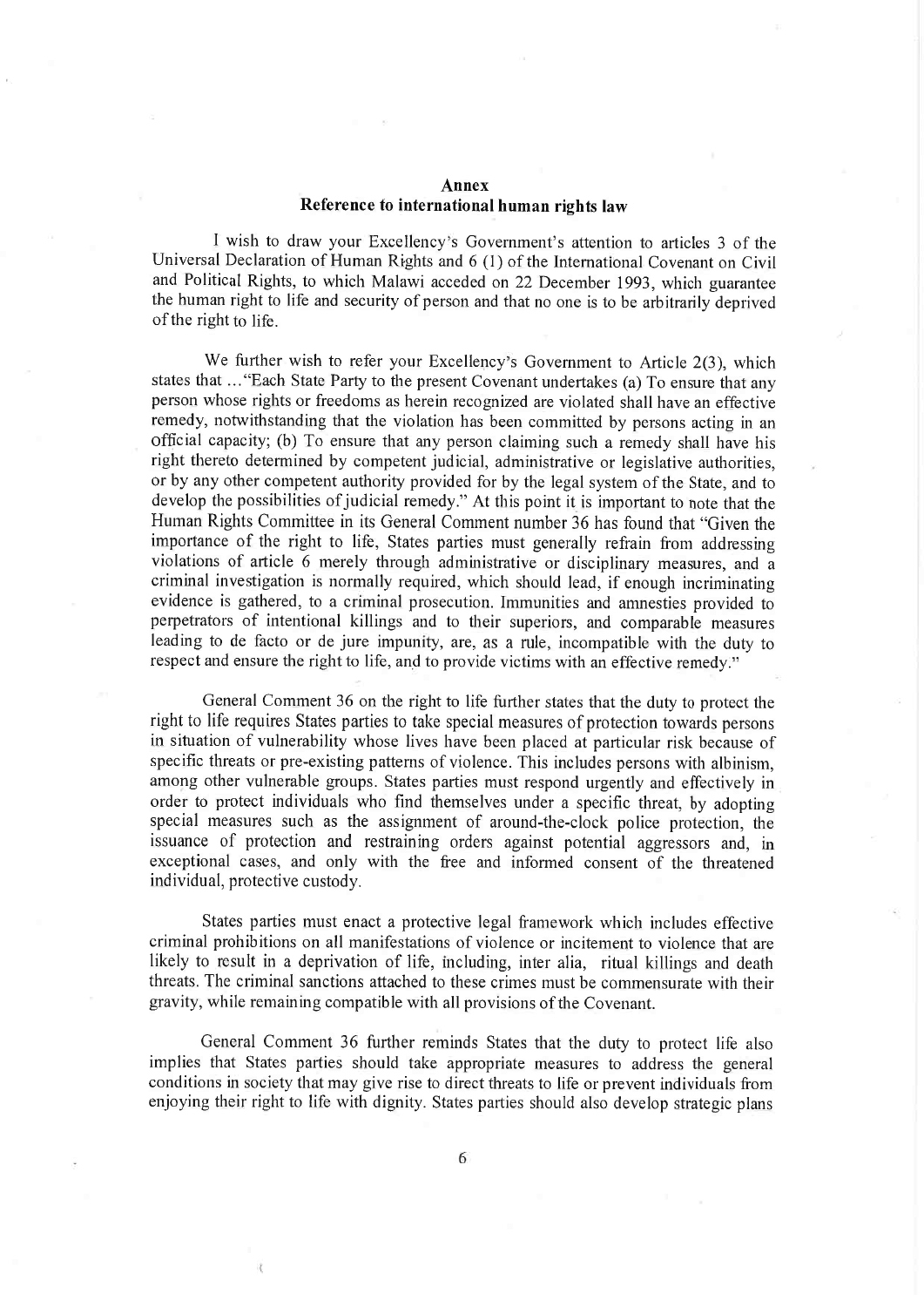for advancing the enjoyment of the right to life, which comprise measures to fight the stigmatization associated with disabilities and diseases, including  $\{\cdot,\cdot\}$  harmful practices

We would like also draw your attention to Article 26 of the Intemational Covenant on Civil and Political Rights which stresses that 'all persons are equal before the law and are entitled without any discrimination to the equal protection of the law'. Additionally, in its General Comment No.31, the Human Rights Committee has observed 'that there is a positive obligation on States Parties to ensure protection of Covenant rights of individuals against violations by its agents and by private persons or entities. States Parties permitting or failing to take appropriate measures or to exercise due diligence to prevent, punish, investigate and bring perpetrators to justice or redress the harm caused by private persons or entities could give rise to a breach of the Covenant (CCPR/C/21/Rev.l/Add.l3, paras. 8 and 18).

Furthermore, according to Principle 9 of the Principles of the Effective Prevention and Investigation of Extra-legal, Arbitrary and Summary Executions, there is an obligation to conduct thorough, prompt and impartial investigation of all suspected cases of extra-legal, arbitrary and summary executions, including cases where complaints by relatives or other reliable reports suggest unnatural death. The Minnesota Protocol on the Investigation of Potentially Unlawful Death which in 2016 updated the original UN Manual on the Effective Prevention of Extra-legal, Arbitrary and Summary Executions of 1991; and.the UN Principles on Effective Prevention and Investigation of Extra-Legal, Arbitrary and Summary-Executions (1989), states that an investigation must be a) prompt; b) effective and through; c) independent and impartial; and d) transparent.

We would like to remind your Excellency's Government of the absolute and nonderogable prohibition of torture and other cruel, inhuman or degrading treatment or punishment, such as defined in the Convention Against Torture, ratified by your Excellency's Government on 11 June 1996.

Further, I draw your attention to the provisions of the Convention on the Rights of Persons with Disabilities, ratified by Malawi on 27 August 2009, and in particular article 10 and 16. Article 10 reaffirms 'that every human being has the inherent right to life' and requires State Parties to 'take all necessary measures to ensure its effective enjoyment by persons with disabilities on an equal basis with others'. Article 16 paragraph l of the Convention requires States Parties to 'protect persons with disabilities (...) from all forms of exploitation, violence and abuse'

In their Concluding Observations addressing the right to life for persons with albinism, the Committee on the Rights of Persons with Disabilities has expressed concern at the different forms of violence perpetrated against persons with albinism, including kidnappings, killings and attacks for the purpose of witchcraft practices, and the absence of measures to protect victims and to prosecute and convict perpetrators. The Committee urged the States where this type of violence was taking place to: (a) Promptly investigate all cases of violence against persons with albinism ensuring that they are appropriately prosecuted and punished; (b) Create shelters and redress services for victims of attacks including healthcare, counseling and free legal aid; and (c) Redouble efforts to raise